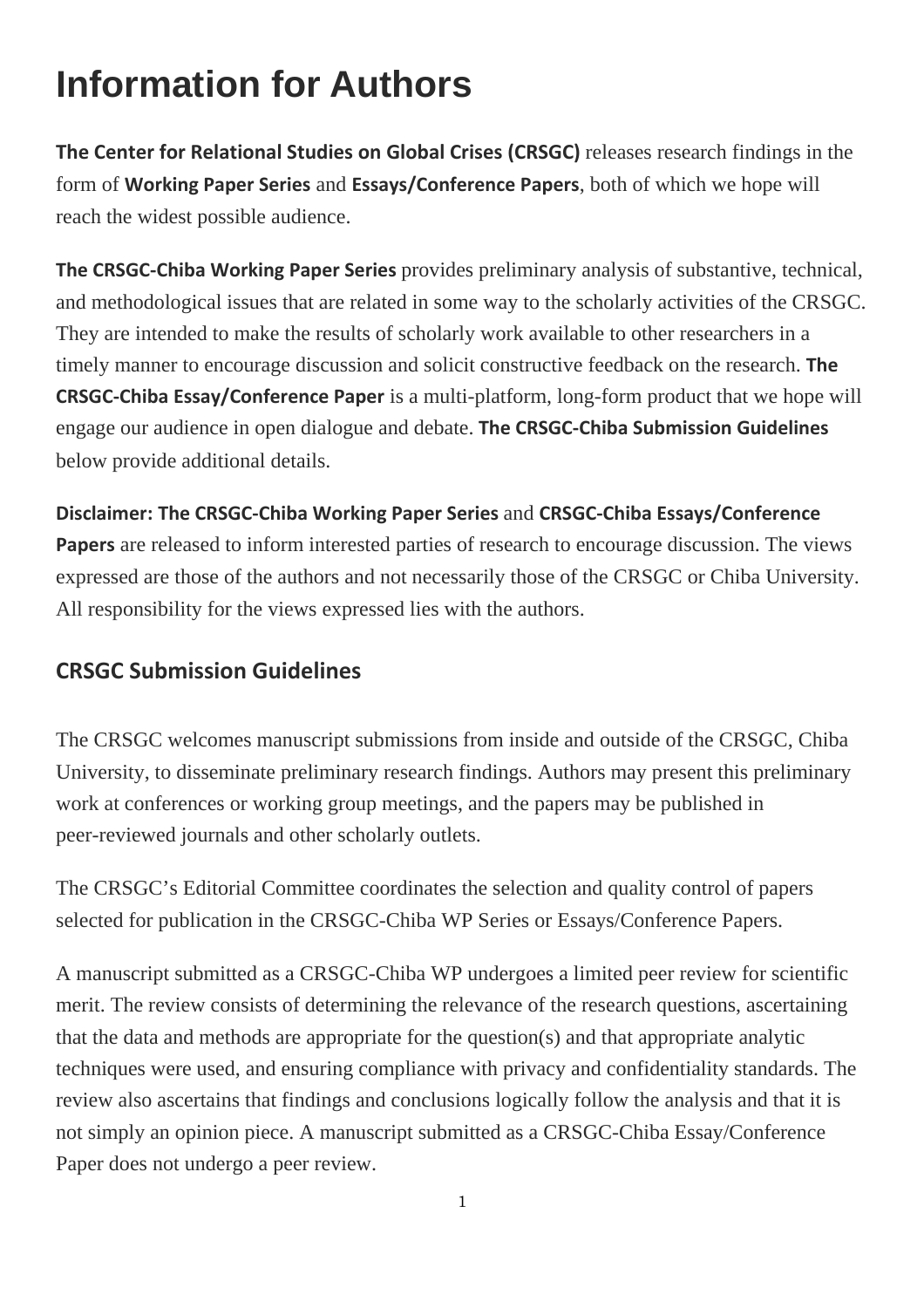Authors should supply a title page separate to the main text of their manuscript. The title page should contain the title of the paper, authors' names and affiliations and corresponding author's e-mail address, an abstract of no more than 150 words, and up to five key words.

A CRSGC-Chiba WP should include an abstract, endnotes/footnotes, and references. A CRSGC-Chiba Essay/Conference Paper should include an abstract, but does not necessarily include endnotes/footnotes and references.

## *Submission Format*

- Submit electronically, as a PDF file.
- Use at least 1.25-inch margins throughout, with at least an 11-point font size.
- Double-space the main text.
- Number each page of the body of the paper after the title page.
- Use endnotes or footnotes as you prefer.
- Provide tables and figures exactly as you would like them published.

We recommend the APA Style as a resource for authors. If you use another style sheet, please alert us when you submit your paper. Please note the following:

Acronyms: Spell out in the first instance with the acronym in parentheses; use acronym thereafter, perhaps with a reminder of what it means later in the paper if there is a gap between mentions. Acronyms are usually in caps, even if the words are lower case.

- Gross Domestic Product (GDP)

- Inter-American Development Bank (IDB)

Names of foreign institutions: On first appearance, provide English translation with original language name in parentheses. If there is an acronym, include after the original language name followed by 'comma or'

-National Housing Bank (Banco Nacional de Vivienda, or BNV)